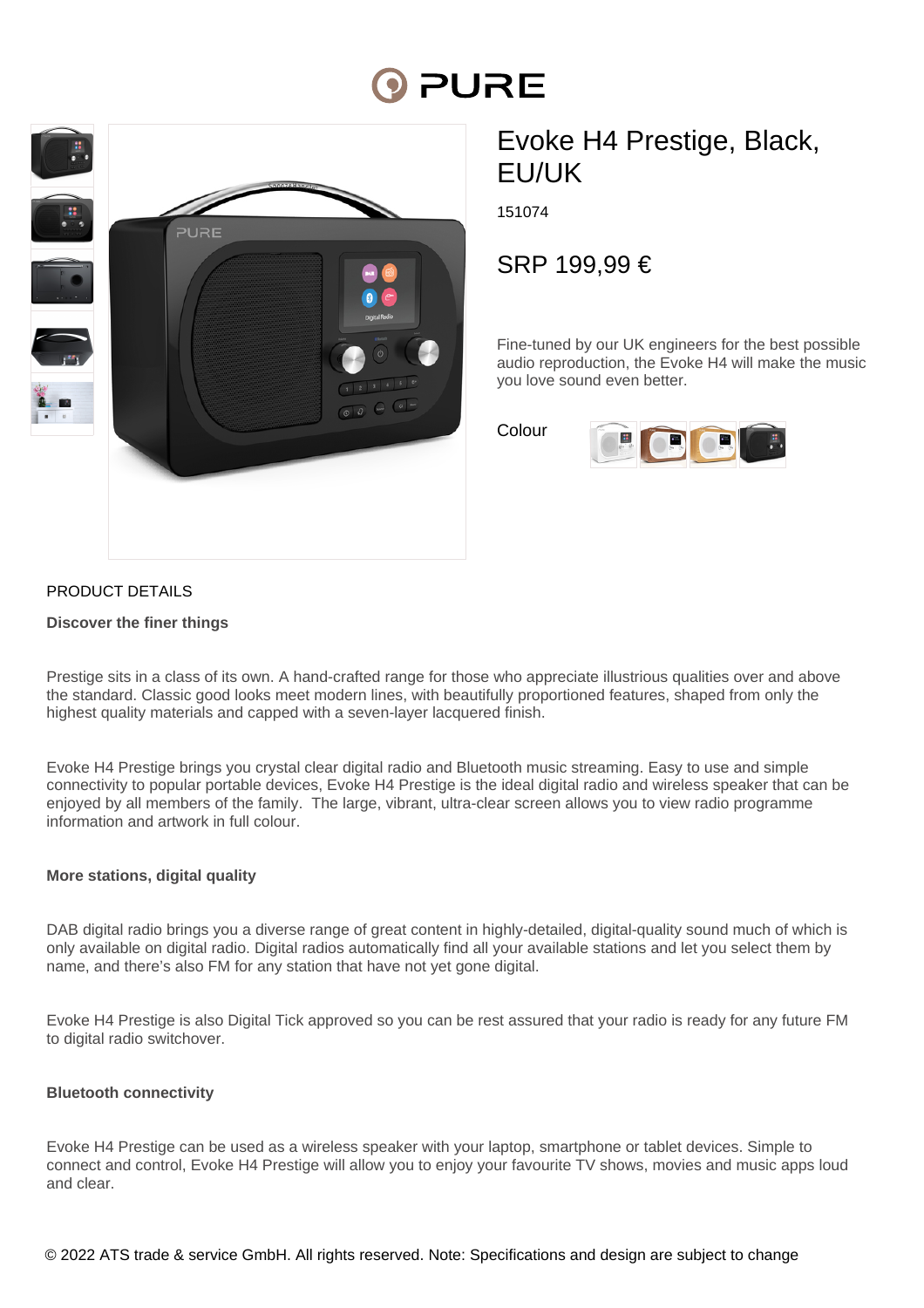#### **Advanced audio engineering**

Evoke H4 Prestige uses the latest speaker technology from Pure, previously found in the premium Evoke C-D range. This quality speaker is driven by high powered class D amplification for class-leading audio performance. The rear of the rigid enclosure and acoustic port have been designed to ensure great sound wherever you choose to position it, whether it's against a wall, on a worktop or shelf.

#### **Colour screen**

Evoke H4 Prestige has a vibrant and informative 2.8" full colour TFT display. The large, ultra-clear screen makes accessing the growing number of digital radio stations a breeze. View your favourite station's information and slideshow artwork in full colour.

#### **Slideshow artwork**

An increasing number of digital radio stations are broadcasting artwork and programme information. Evoke H4 Prestige can display this visual content in full screen and full colour.

#### **Simple to use**

Practical button layout and a vibrant display makes operating Evoke H4 Prestige a pleasurable experience. Browsing menus, selecting stations and adjusting settings is both simple and intuitive.

#### **Alarm and clock**

Evoke H4 Prestige includes an automatically updating clock and two alarms. With Evoke H4 Prestige you are able to wake up to your favourite radio station or tone alarm.

#### **Snooze Handle**

When the alarm sounds, a simple touch of the handle will allow you to snooze.

| <b>Specs</b>                 |                |
|------------------------------|----------------|
| <b>Product Attributes</b>    |                |
| EAN:                         | 0759454510749  |
| Manufacturer number:         | 151074         |
| Product weight:              | 2.16 kilograms |
| <b>Energy Management</b>     |                |
| Input voltage:               | 100-240        |
| Output voltage:              | 12             |
| Output current:              | 1200           |
| <b>Dimensions and Weight</b> |                |